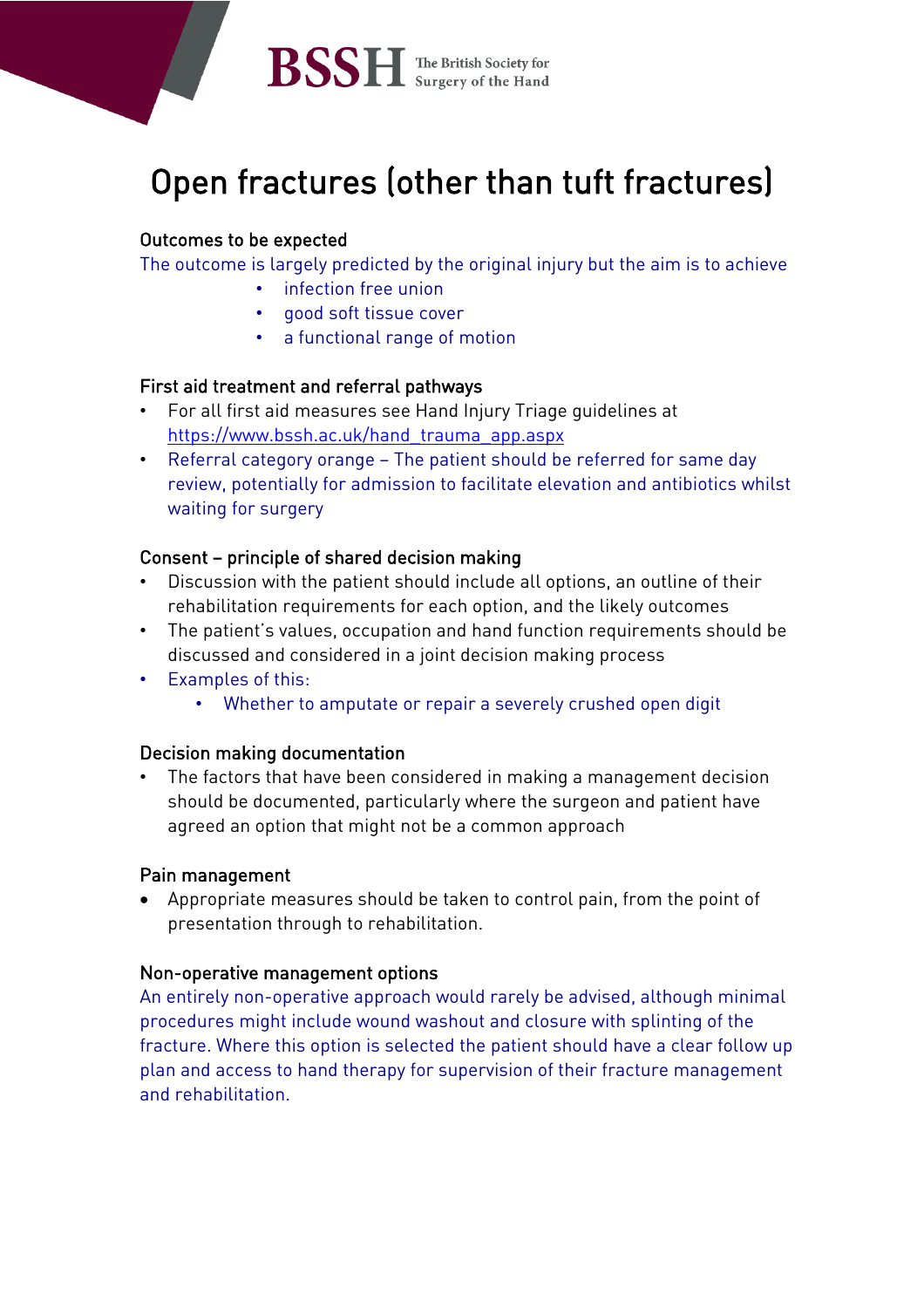

#### Operative management requirements for fracture fixation

#### Timing

Within 24 hours - if definitive procedure not possible within this time a washout and closure should be done within this timeframe

#### **Staff**

- Done or supervised by a surgeon who is competent in the fixation of hand fractures
- An ODP or scrub nurse who is familiar with the equipment is required
- For more complex procedures an assistant will also be needed
- Minor procedures for washout and closure will still require the support of another staff member, (e.g. ODP or scrub nurse) to ensure that instruments and sutures etc. are available to the surgeon without compromising sterility or prolonging the procedure

## Environment

• Fracture fixation involves the insertion of metalwork into bone. It should therefore be carried out in a designated operating theatre or a procedures room as a minimum when simple washout and closure only is required

## Equipment

- Light
- Hand surgery instrumentation
- Appropriate fracture fixation equipment
- Intra-operative mini C arm X-Ray facilities with images appropriately stored in PACS for later reference
- When needed, Tourniquet and the associated infrastructure

## Additional measures e.g. antibiotics

• Antibiotics should be stopped at 72 hours or after definitive closure whichever is the sooner, subject to clinical judgement.

## Post Operative Care

- A licensed device should be used for hand elevation
- Patients should be given explicit instructions after care until their follow up

# Therapy requirements post-op

- Access to a competent hand therapist who will provide support and instruction to regain range of motion at the appropriate speed
- Where appropriate, instructions for early mobilisation of the fracture should be given to the patient pre-operatively so that they can start moving whilst waiting for their first therapy appointment after surgery.
- •